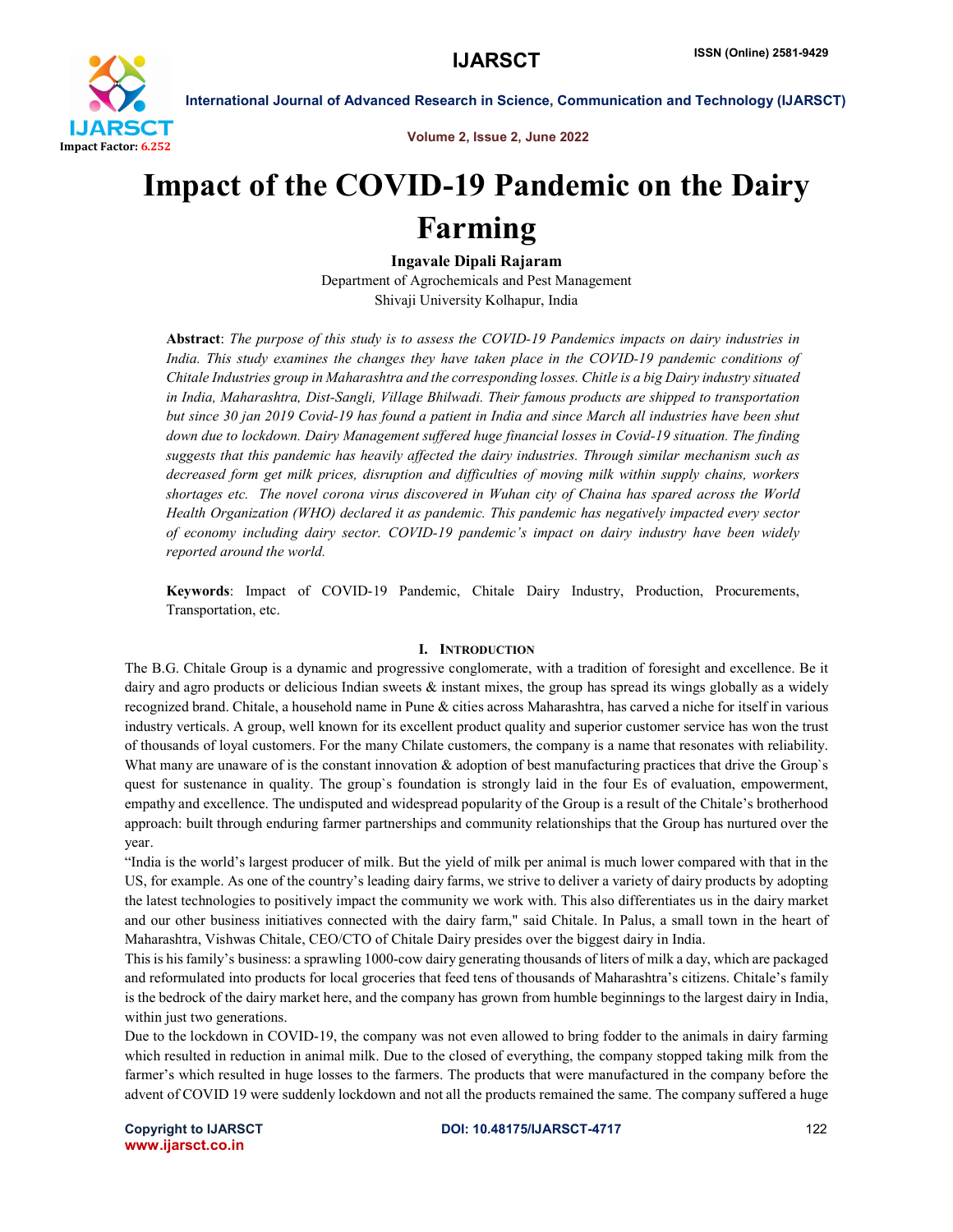

#### Volume 2, Issue 2, June 2022

loss. Even when the product was manufactured, it could not be shipped to the distributor in different cities because of lockdown. COVID-19 caused huge losses to all the companies but also huge losses to the milk producing companies. Producer, Processors and consumers in the milk producing companies suffered huge losses and many animals were also affected.

#### II. PRODUCTION

Production is the biggest part of the industry. COVID-19 had the biggest impact on the production department in the dairy industry, with huge industry losses. Due to the sudden lockdown situation, the products that were made earlier could not be sent out, but they went bad and production decreased. Due to the lockdown, the company was not allowed to enter the company employee, which resulted in less manpower and less production. The company stopped taking milk from farms due to shortage in productions a result, farmers started giving their milk to another company to prevent this from happening, the company again had to take milk from farmers.

The process of making milk powder or butter by removing the cream from it started but the people did not work again due to the lockdown. Although many products were made, transportation was closed, so no products could be shipped out of the city. Due to restrictions in big cities, milk or dairy products could not be delivered which caused financial loss to the company. Despite many big festivals coming up, dairy products could not be delivered to the people in that year, so all of companies and shopkeepers as well as consumers lost their happiness. Dairy companies could not produce some products as they did not get raw material at that time

### III.TRANSPORTATION

While everything in COVID-19 stopped in one place, the biggest part of the company's transportation came on. Even though all the products were ready, they could not be sent to other places as transportation was closed. All transport was closed at that time so no dairy products could be sold to the company. Although milk is one of the essential items, it was banned for sale by the government at that time, so no product could be transferred because of only COVID-19. Transportation was closed and the company was not allowed to import milk from the farmers hence farmers also in big loss. Due to the closure of transportation, no products could be delivered to different shops as well as in the big cities, so the effect was felt by distributors as well as retailers and consumers.

# IV.PROCUREMENT

In the Procurement of Dairy Company, their Milk Procurement Officers go out to different villages and collect milk. Due to lockdown, milk procurement officers could not bring milk from farmers at chilling centers. As a result of which farmers started giving their milk to another company, the future became dangerous for the company. Milk Procurement officers could not go to those chilling centers even when they needed milk from farmers. So, in the covid situation here, the farmer lost money due to the balance of milk with the company and had to sell his animals. The farmer was willing to sell his animals, but he could not sell them because the market was closed. Faced with many such problems, the farmers gave their surplus milk to the people and poured some out, causing financial loss.

#### V. ACKNOWLEDGEMENT

There are three types of dairy farming which include producer, processors and consumers. A producer is a farmer who sends his animal milk to a company. Producers also suffered losses in Covid-19. As the animals did not get fodder, their milk supply was reduced, which resulted in poor people's homes Processor i.e., Industry Farmers who used to take milk from them and process it and make different products, due to lockdown they could not go to farmers to get milk. The biggest loss was to the industry because they could not do anything as everything was closed. Besides, the expensive products that have been processed here, milk loss, electricity loss, many dry fruits and saffron mixed in any products cost them dearly.

Even after doing all this, the processor was not able to deliver its product to the consumer, which caused loss to the industry. At the same time, when the consumer learns that his product is not being sold, the goods are sent back to the processor that is to the industry, again causing loss to the industry. Again, the consumer is divided into three sections i.e., Distributors, Retailers and Consumers. Distributors and retailers with small to large shops suffered minor losses.

www.ijarsct.co.in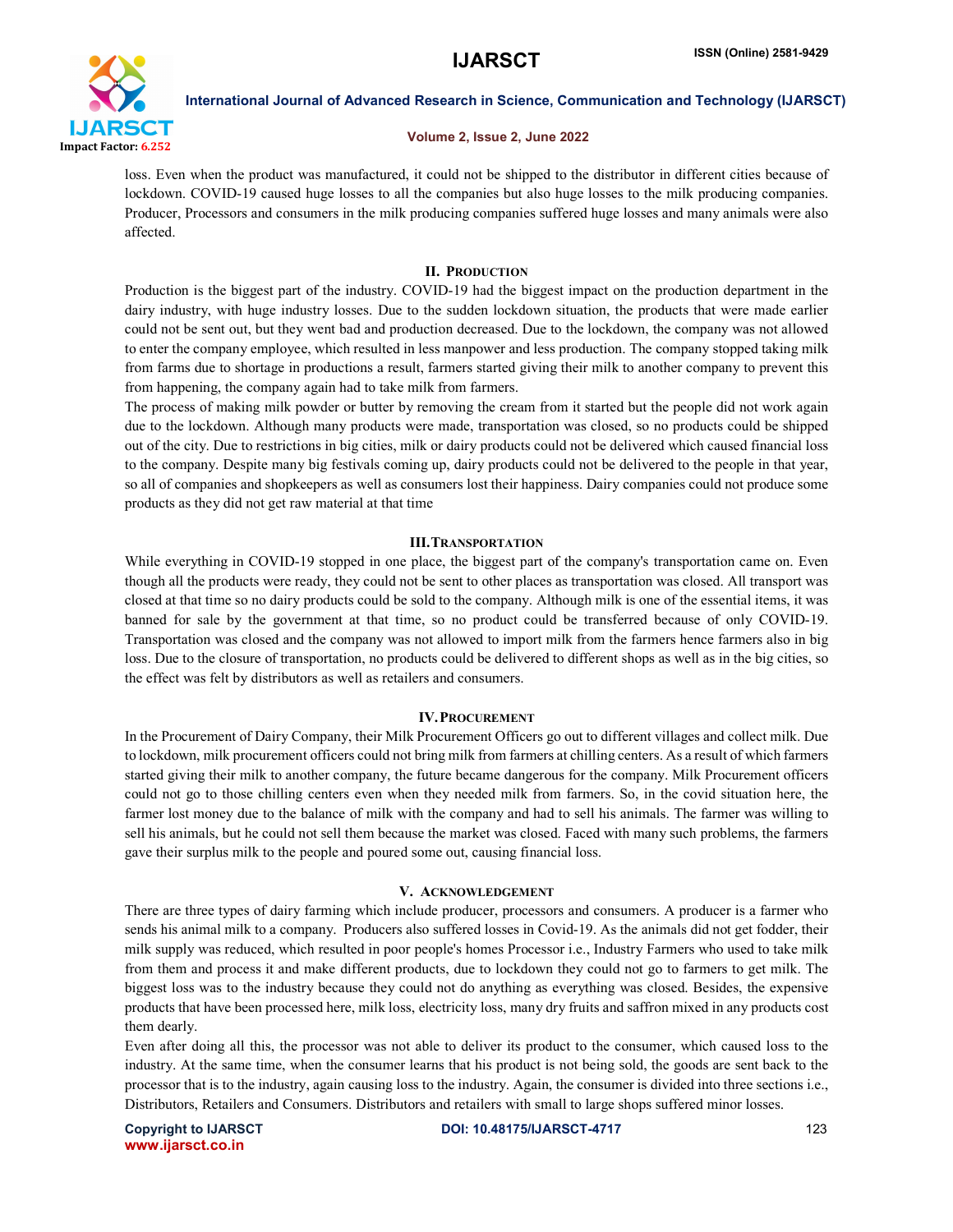

#### Volume 2, Issue 2, June 2022

Consumers did not loss in any way and they only had to face some difficulties like they lose their happiness, Health loss, they are not able to buy any product if also they want only because of COVID-19. The biggest thing I have experienced in that company is that COVID 19 has caused such a huge loss to the company that the company has given leave to its workers and has not cut their salaries in any way. Nor did they reduce the salaries of those workers after COVID 19. This is also loss for the company.

| <b>VI. OBSERVATIONS OF LOSSES</b> |                |                                                                                         |  |
|-----------------------------------|----------------|-----------------------------------------------------------------------------------------|--|
| <b>PARTS</b>                      | <b>FACTORS</b> | <b>LOSSES</b>                                                                           |  |
| Producer                          | <b>Farmers</b> | 100%                                                                                    |  |
| Processor                         | Industry       | $-40%$                                                                                  |  |
| Consumer                          | Distributor    | 30%                                                                                     |  |
|                                   | Retailer       | 20%                                                                                     |  |
|                                   | Consumer       | Loss happiness, health loss, they are not able to buy<br>any product if also they want. |  |





Pie Diagram Showing the losses:

| Processor   | 82 |
|-------------|----|
| Producer    | 32 |
| Distributor | 14 |
| Retailer    | 12 |
| Consumer    | 02 |
|             |    |

# VII. RESULT AND CONCLUSION

Conclusion from all these studies. Any situation can cause a lot of damage or loss but the damage/loss cannot be repaired. In this pandemic situation, you cannot make up for the loss of any industrial loss, nor can the company make up for the loss. However, all of this has happened because of a sudden onset of the condition or a sudden onset of the disease. However, the only request to the government is that before any such situation arises again, the government or the World Health Organization should take into account all this and inform the rest of the big companies in advance, because those companies should not have to face losses again.

# **REFERENCES**

- [1] Impacts of the COVID-19 pandemic on the dairy industry: Lessons from China and the United States and policy implications WANG Qingbin1, LIU Chang-quan2, ZHAO Yuan-feng3, Anthony KITSOS4, Mark CANNELLA4, WANG Shu-kun2, HAN Lei2.
- [2] http: www.chitaledairy.com
- [3] Impacts of COVID-19 on Small-Scale Dairy Enterprises in an Indian Megacity—Insights from Greater BengaluruMd Shahin Alam, Eva Schlechtand Marion Reichenbach.

www.ijarsct.co.in